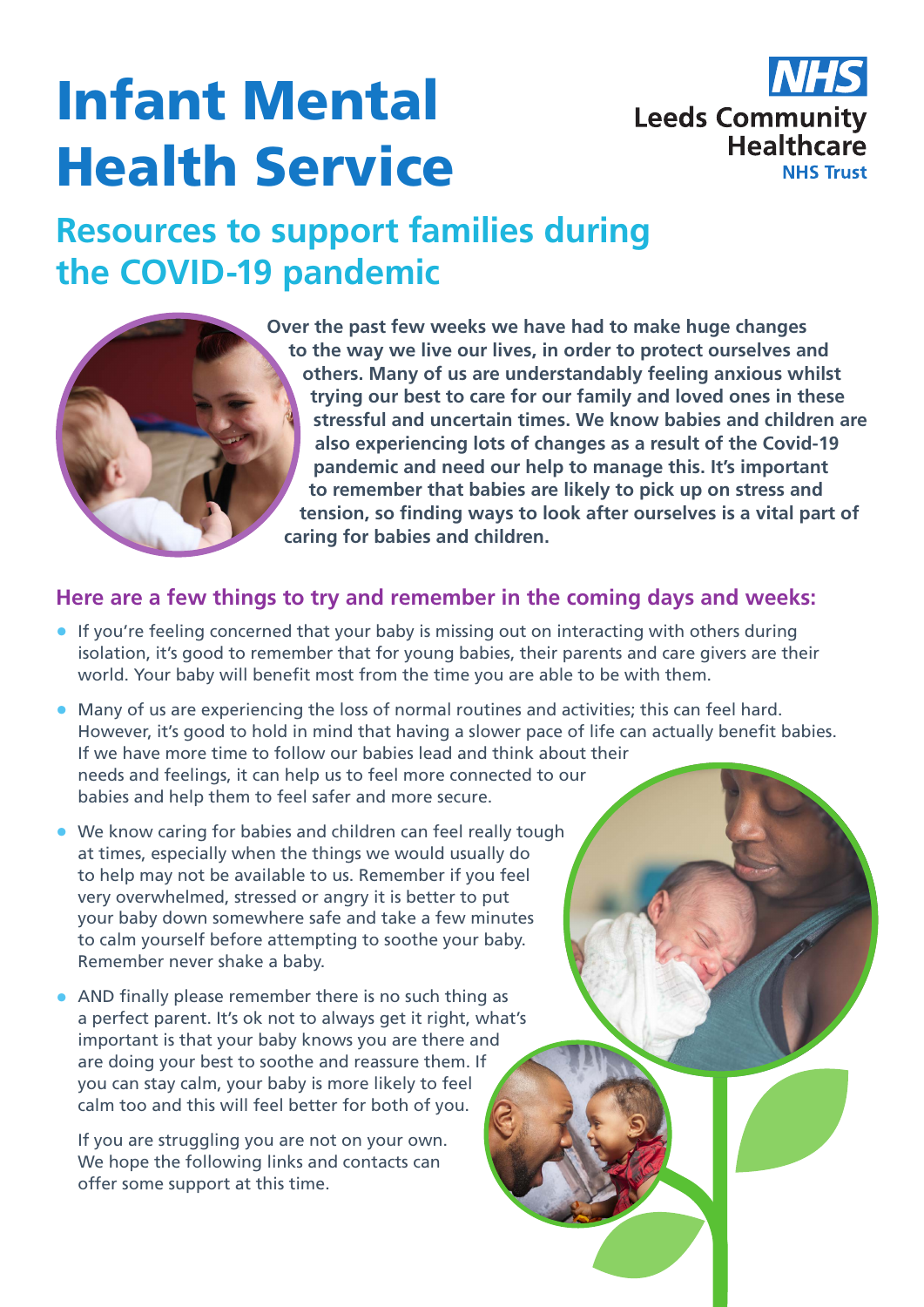#### **Parent and Child Resources**

**Playing and interacting with your infant and responding to their needs sensitively will help them feel safe and secure and promote healthy brain development, use the following websites to find out more:**

To access our Understanding Your Baby films:

• https://www.bestbeginnings.org.uk/babybuddy

To access the Understanding Your Baby booklet:

• [https://www.startingwell.org.uk/media/125033/](https://www.startingwell.org.uk/media/125033/understanding-your-baby.pdf) [understanding-your-baby.pdf](https://www.startingwell.org.uk/media/125033/understanding-your-baby.pdf)

For further information on supporting your infants emotional wellbeing:

- https://aimh.org.uk/helpful-resources/
- https://tinyurl.com/ybcfh49p

For support around parenting, play and development:

- https://www.zerotothree.org/resources/3210-tipsfor-families-coronavirus-parental
- https://ihv.org.uk/ParentingCOVID19
- [https://www.youtube.com/](https://www.youtube.com/playlist?list=PLFCBC4068C817CE60) [playlist?list=PLFCBC4068C817CE60](https://www.youtube.com/playlist?list=PLFCBC4068C817CE60)
- https://www.lullabytrust.org.uk/

#### **Pregnancy Wellbeing**

**We understand that Covid-19 will inevitably result in an increased amount of anxiety in the general population, and this is likely to be even more so for pregnant women as pregnancy represents an additional period of uncertainty. During this time, it is important that if you have any concerns about yourself or your pregnancy at any time, you can contact your midwife or GP:**

- Royal College of Obstetricians and Gynaecologists https://www.rcog.org.uk/en/guidelines-researchservices/guidelines/coronavirus-pregnancy/covid-19-virus-infection-and-pregnancy/
- NHS pregnancy and baby guide [https://www.nhs.uk/conditions/pregnancy-and](https://www.nhs.uk/conditions/pregnancy-and-baby/)[baby/](https://www.nhs.uk/conditions/pregnancy-and-baby/)
- Start 4 Life https://www.nhs.uk/start4life/pregnancy/
- Unicef https://www.unicef.org.uk/babyfriendly/babyfriendly-resources/antenatal-care-resources/ https://www.unicef.org.uk/babyfriendly/wpcontent/uploads/sites/2/2010/11/otbs\_leaflet.pdf

#### **Parental Mental Health and Wellbeing**

**Looking after your own emotional wellbeing and managing any increased anxiety or low mood as a result of the Covid-19 pandemic is important and will help you to feel ready to address your infant's needs with sensitivity and consistency. You may find the following resources helpful:**

- Leeds Community Healthcare NHS Trust [https://www.leedscommunityhealthcare.](https://www.leedscommunityhealthcare.nhs.uk/our-services-a-z/leeds-mental-wellbeing-service/home/) [nhs.uk/lmws/](https://www.leedscommunityhealthcare.nhs.uk/our-services-a-z/leeds-mental-wellbeing-service/home/)
- Leeds Mental Wellbeing Service **Omnitherapy** https://leeds.omnitherapy.org/
- Mind [https://www.mind.org.uk/information](https://www.mind.org.uk/information-support/coronavirus/coronavirus-and-your-wellbeing/)[support/coronavirus-and-your-wellbeing/](https://www.mind.org.uk/information-support/coronavirus/coronavirus-and-your-wellbeing/)
- MindWell https://www.mindwell-leeds.org.uk/ home/information-on-coronavirus
- HelpGuide https://www.helpguide.org/articles/ anxiety/coronavirus-anxiety.htm
- Very Well Mind [https://www.verywellmind.com/](https://www.verywellmind.com/managing-coronavirus-anxiety-4798909) [managing-coronavirus-anxiety-4798909](https://www.verywellmind.com/managing-coronavirus-anxiety-4798909)

**Guidance set out by the government advising social distancing and staying at home is vital for our safety; however it can lead to increased feelings of loneliness and low mood which may lead to thoughts of self-harm or suicide. Use the following links if you need to speak to someone urgently or you feel in distress:**

- Leeds and York Partnership NHS Foundation Trust https://www.leedsandyorkpft.nhs.uk/
- Leeds Crisis Assessment Service Tel: 0300 300 1485
- Samaritans https://www.samaritans.org Tel: 116 123
- National Domestic Abuse Helpline https://www.nationaldahelpline.org.uk/ Tel: 0800 2000 247